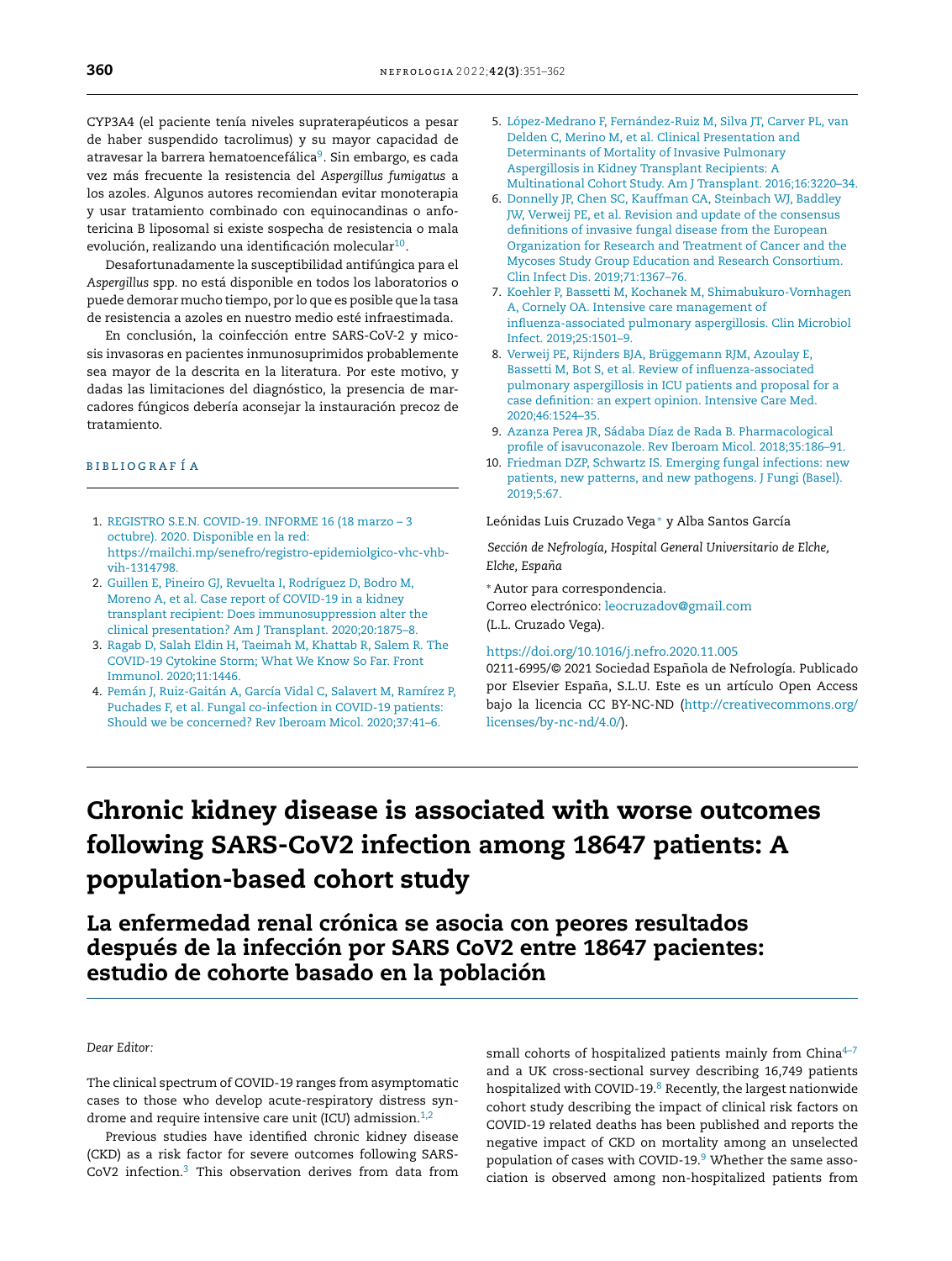| Table 1 - Baseline characteristics stratified by the presence of chronic kidney disease. |                        |                 |                       |         |
|------------------------------------------------------------------------------------------|------------------------|-----------------|-----------------------|---------|
| Characteristic n (%) or median<br>(IQR)                                                  | Overall $(n = 18,647)$ | $CKD (n = 383)$ | No CKD $(n = 18,264)$ | $P^*$   |
| Age (years)                                                                              | $50(36-66)$            | 78 (70-86)      | $50(35-65)$           | < 0.001 |
| Sex (male)                                                                               | 7701 (41.3%)           | 222 (58.0%)     | 7479 (40.9%)          | < 0.001 |
| Number of comorbidities                                                                  |                        |                 |                       | < 0.001 |
| None                                                                                     | 15,651 (83.9%)         | $0(0.0\%)$      | 15,651 (85.7%)        |         |
| $\mathbf{1}$                                                                             | 2213 (11.9%)           | 155 (40.5%)     | 2058 (11.3%)          |         |
| $\overline{2}$                                                                           | 600 (3.2%)             | 138 (36.0%)     | 462 (2.5%)            |         |
| >3                                                                                       | 183 (1.0%)             | 90 (23.5%)      | 93 (0.5%)             |         |
| Types of comorbidities                                                                   |                        |                 |                       |         |
| Diabetes mellitus                                                                        | 1056 (5.7%)            | 101 (26.4%)     | 955 (5.2%)            | < 0.001 |
| Respiratory                                                                              | 841 (4.5%)             | 64 (16.7%)      | 777 (4.3%)            | < 0.001 |
| Neurological/muscular                                                                    | 730 (3.9%)             | 75 (19.6%)      | 655 (3.6%)            | < 0.001 |
| Malignancy                                                                               | 568 (3.0%)             | 44 (11.5%)      | 524 (2.9%)            | < 0.001 |
| Cardiovascular                                                                           | 51 (0.3%)              | 24 (6.3%)       | $27(0.1\%)$           | < 0.001 |
| Haematological                                                                           | 201 (1.1%)             | 31(8.1%)        | 170 (0.9%)            | < 0.001 |
| Liver                                                                                    | 102 (0.5%)             | 16 (4.2%)       | 86 (0.5%)             | < 0.001 |
| HIV infection                                                                            | 99 (0.5%)              | 15 (3.9%)       | 84 (0.5%)             | < 0.001 |
| Hospital admission                                                                       | 2952 (15.8%)           | 273 (71.3%)     | 2679 (14.7%)          | < 0.001 |
| ICU admission                                                                            | 258 (1.4%)             | 34 (8.9%)       | 224 (1.2%)            | < 0.001 |
| Mortality                                                                                | 456 (2.4%)             | 95 (24.8%)      | 361 (2.0%)            | < 0.001 |
| Time from symptoms onset to hospital                                                     | $4(2-7)$               | $4(1-7)$        | $4(2-7)$              | 0.856   |
| admission (days) ( $n = 1910$ )                                                          |                        |                 |                       |         |
| IQR: interquartile range. HIV: human immunodeficiency virus. ICU: intensive care unit.   |                        |                 |                       |         |

 $*$  Chi-square (categorical variables) or Mann–Whitney (continuous variables) tests ( $\alpha$  = 0.05).

different regions is yet to be confirmed. We aimed to determine the modifying impact of CKD among a Portuguese nationwide cohort of cases of SARS-CoV2 infection, including those with and without hospitalization.

This was a retrospective analysis from a nationwide prospective registry, including all confirmed (nasal/pharynx swab real-time polymerase chain reaction) cases of SARS-CoV2 infection notified to the Directorate-General of Health from March 02 until April 21, 2020, in Portugal. The country (population of 10.6 million inhabitants) has been using the National Epidemiological Surveillance System (SINAVE) to capture cases of SARS-CoV2 infection occurring nationally (25 administrative regions, 100 hospitals, and 357 primary care centres) since January 01, 2020. CKD was defined according to the physician who notified the case of SARS-CoV2 infection.

Overall, 18,647 cases were included in our analyses, following exclusion of 1623 (8.0%) cases without hospital admission status and 23 (0.1%) cases without outcome status. Among all cases, median (IQR) age was 50 (36–66) years (Table 1). Male sex accounted for 7701 (41.3%) of all cases. While 15,651 (83.9%) cases did not have any comorbidity, the remainder of cases had the following number of comorbidities: one in 2213 (11.9%) cases, 2 in 600 (3.2%) cases, and ≥3 in 183 (1.0%) cases. Median (IQR) follow-up was 27 (19–33) days. Peak ICU bed occupancy rate occurred on April 06 (58.1% of national standard official capacity). Median (IQR) time from symptoms onset to hospital admission was 4 (2–7) days. Overall, 2952 (15.8%) or 258 (1.4%) cases required hospital or ICU admission, respectively. All-cause mortality occurred in 456 (2.4%) cases. There were 687 (3.7%) cases admitted to the ICU or deceased.

Cases with CKD (*n* = 383; 2.1%) had higher median (IQR) age [78 (70–86) vs. 50 (35–65) years; *P* < 0.001), were more frequently men (58.0% vs. 40.9%; *P* < 0.001) and had higher burden of disease (any comorbidity 100% vs. 14.3%; *P* < 0.001) compared to those without CKD.

All types of comorbidities were more frequently reported in cases with CKD compared to those without CKD (Table 1).

Cases with CKD had higher odds of hospital admission [OR 14.4 95%CI (11.5–18.1)], ICU admission [OR 7.9 95%CI (5.4–11.4)], mortality [OR 16.4 95%CI (12.7–21.1)] and composite endpoint of mortality or ICU admission [OR 14.0 95%CI (11.1–17.7)] compared to cases without CKD. In multivariable analysis with logistic regression, only higher age [aOR (95%CI) 1.02 (1.01–1.04), *P* = 0.01] was associated with higher risk of death or ICU admission among the population with CKD, irrespective of gender [male gender aOR 1.07 (0.69–1.68), *P* = 0.76] or number of comorbidities [≥2 vs. 1 (ref) aOR 1.21 (0.76–1.92), *P* = 0.42]. Interestingly, median (IQR) age (years) of cases with CKD [78 (70–86)] was similar to cases that were admitted to the ICU or died [80 (69–87)] among the entire population.[10](#page-2-0)

The interpretation of our findings should consider the following limitations. Firstly, the absence of a prespecified definition of CKD or serum creatinine measurements might have excluded from our analysis patients with earlier stages of the disease and interfered with the measurement of the strength of the association between CKD and clinical outcomes. However, the standardized national electronic reporting system through SINAVE has likely minimized such limitation. Secondly, we reported no laboratory data to characterize SARS-CoV2 infection among CKD cases because the majority of cases were not admitted to the hospital. While we recognize their importance to predict worse outcomes among hospitalized cases, the performance of the model previously published by our group<sup>[10](#page-2-0)</sup> strongly suggests that demographics and chronic conditions greatly impact clinical outcomes, irre